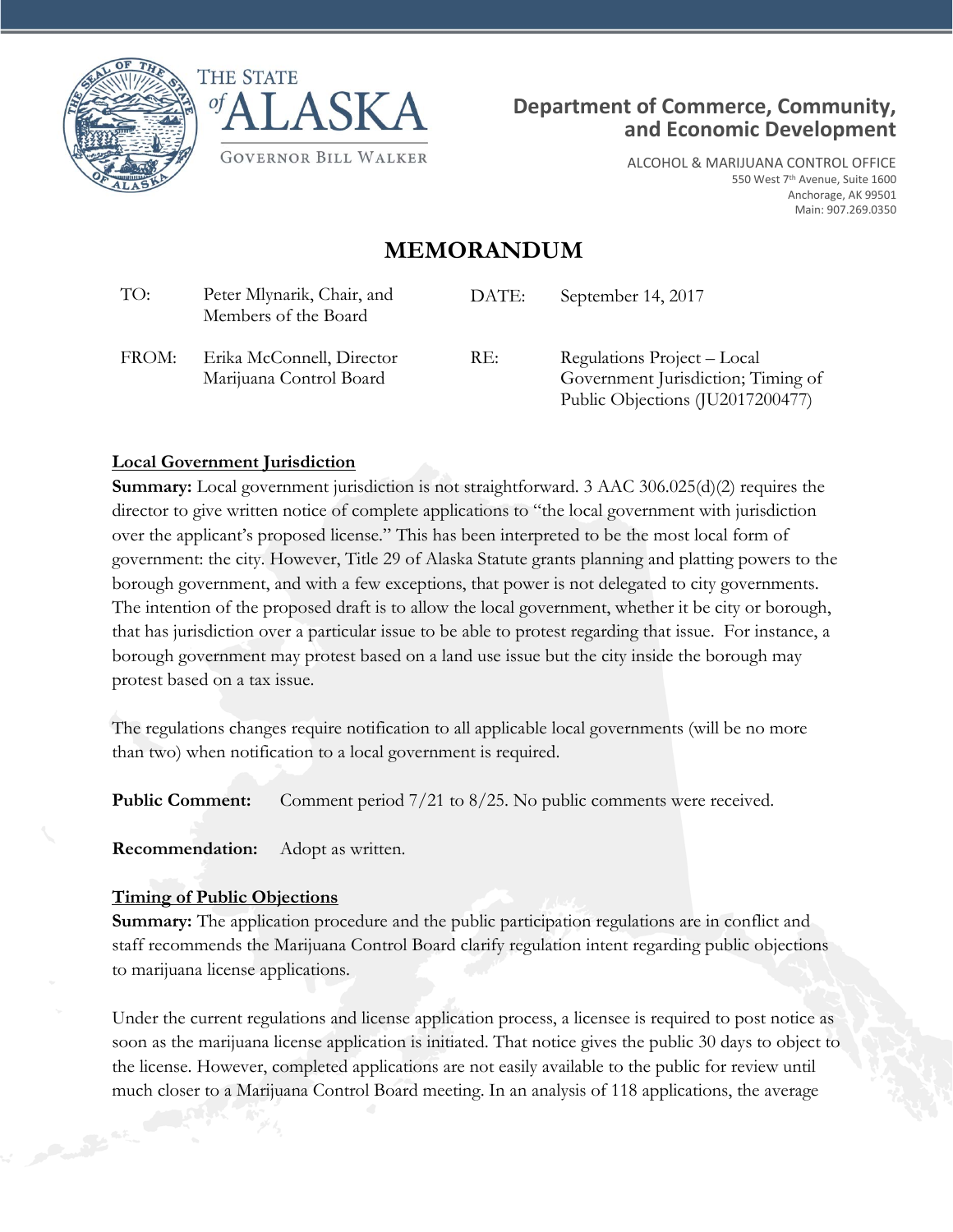time between when the notice was posted and when the application was completed was 115 days, and the longest was 333 days. If a member of the public wishes to object to a license application, that objection must come in during the very early stages of initiation of an application, before the license application is complete or a detailed operations plan has been formalized, or perhaps even conceptualized by the applicant. This creates an objection that the board will almost certainly view as arbitrary, capricious, and unreasonable, as it can contain no specifics or details of the proposed facility. The Board is then forced into the position of rarely or never responding to public objections, and the public is not given a meaningful opportunity to comment.

The proposed regulations change moves the objection period to be 30 days after an application is deemed complete and submitted to the local government. This would mean that the Board would not be able to consider applications for 30 days after being deemed complete, as the Board will need to review the public objection. Resolution of objections are not something that can be resolved by the director through delegation.

**Public Comment:** Comment period 7/21 to 8/25. No public comments were received.

**Recommendation:** Adopt as written.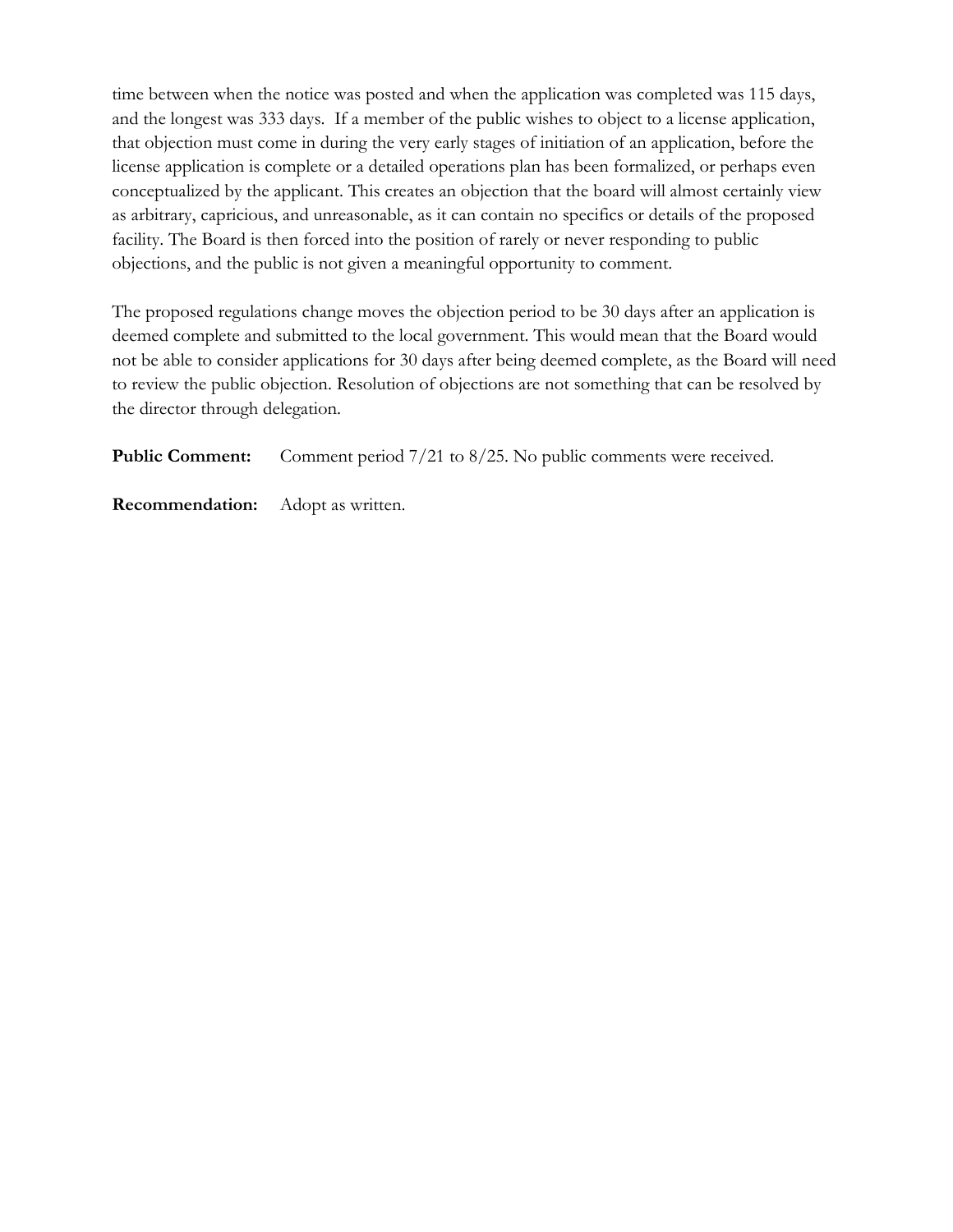#### Register\_\_\_\_\_,\_\_\_\_2017 DEPARTMENT OF COMMERCE, COMMUNITY AND EC. DEV.

(Words in **boldface and underlined** indicate language being added; words [CAPITALIZED AND BRACKETED] indicate language being deleted.)

## **Local Government Jurisdiction**

3 AAC 306.025 (b)(3)(A) is amended to read:

# (A) **each local government with jurisdiction over the licensed premises**

[THE LOCAL GOVERNMENT];

3 AAC 306.025 (d)(2) is amended to read:

(2) **each local government** [THE LOCAL GOVERNMENT] with jurisdiction over the applicant's proposed licensed premises.

3 AAC 306.035 (c)(2) is amended to read:

(2) **each local government with jurisdiction over the applicant's proposed licensed premises** [IN THE AREA IN WHICH THE APPLICANT'S PROPOSED LICENSED PREMISES ARE LOCATED].

3 AAC.045 (c)(2) is amended to read:

(2) **each local government with jurisdiction over the applicant's proposed licensed premises** [IN THE AREA IN WHICH THE LICENSED PREMISES ARE LOCATED];

3 AAC 306.060 is amended by adding a new subsection to read:

(d) For the purpose of this section, "local government" means each government with jurisdiction over the licensed premises.